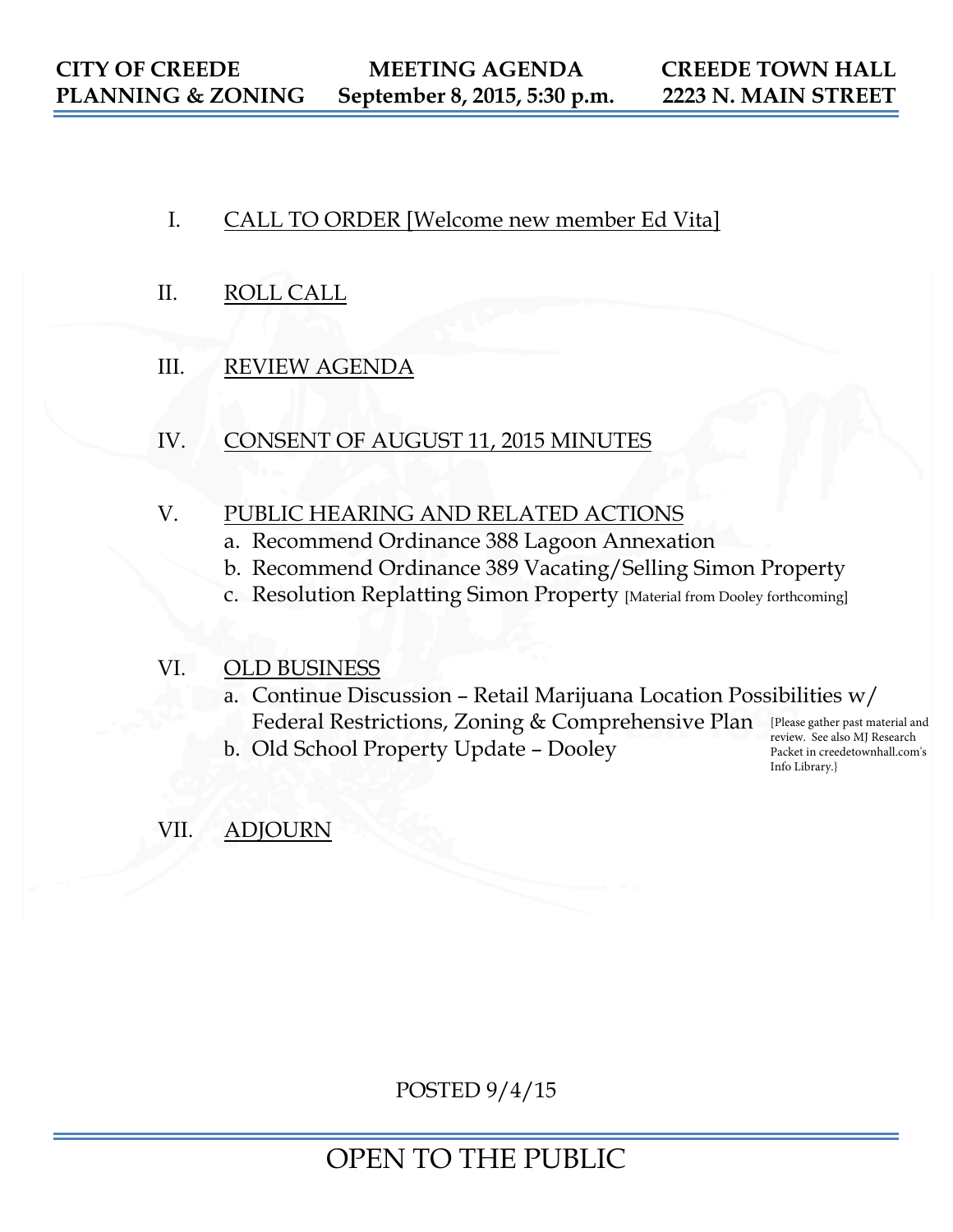## **PLANNING & ZONING COMMISSION CITY OF CREEDE, COLORADO – A TOWN August 11, 2015**

#### REGULAR MEETING

The Planning and Zoning Commission of the City of Creede – a Town, County of Mineral, State of Colorado, met in the Creede Town Hall at the hour of 5:30 p.m. There being present at the call of the roll the following persons:

COMMISSIONERS PRESENT: Rex Sheppard, Kay Wyley, Lauri Jordan, Eric Grossman COMMISSIONERS ABSENT: Frank Freer Commissioner Jordan, presiding, declared a quorum present: Those members of staff also present were as follows: Clyde Dooley, Town Manager

Randi Snead, Town Clerk/Treasurer

#### AGENDA

Commissioner Grossman moved and Commissioner Wyley seconded to approve the agenda as presented. The vote was unanimous. Commission Chair Jordan declared the motion carried.

#### CONSENT OF JULY 14, 2015 MINUTES

Commissioner Grossman moved and Commissioner Wyley seconded to approve the July 14, 2015 minutes as presented. The vote was unanimous. Commission Chair Jordan declared the motion carried.

#### OLD BUSINESS

CONTINUE DISCUSSION – RETAIL MARIJUANA LOCATION POSSIBILITIES W/ FEDERAL

#### RESTRICTIONS, ZONING & COMPREHENSIVE PLAN

The Commission tabled this item to the September 8, 2015 meeting pending a possible playground relocation at the old school.

### SCHEDULE PUBLIC HEARING CDC NOVEMBER 10, 2015

Commissioner Grossman moved and Commissioner Wyley seconded to schedule the Public Hearing for the Creede Development Code for November 10, 2015. The vote was unanimous. Commission Chair Jordan declared the motion carried.

#### SIMON PROPERTY AGREEMENT

Manager Dooley updated the Commission on the Simon Replat in North Creede. He expects a boundary line agreement to be ready for consideration by the Commission by September 8, 2015.

#### VACATION RENTALS

An audience member requested that vacation rentals be prohibited in residential zones. After extensive conversation, the Commission chose not to pursue zoning changes at this time.

#### ADJOURN

There being no further business to come before the Planning and Zoning Commission at this time, Commissioner Grossman moved and Commissioner Wyley seconded that the meeting be adjourned at 5:58 p.m. The vote was unanimous. Commission Chair Jordan declared the motion carried.

Respectfully submitted:

/*Randi Snead/* Randi Snead, City Clerk/Treasurer